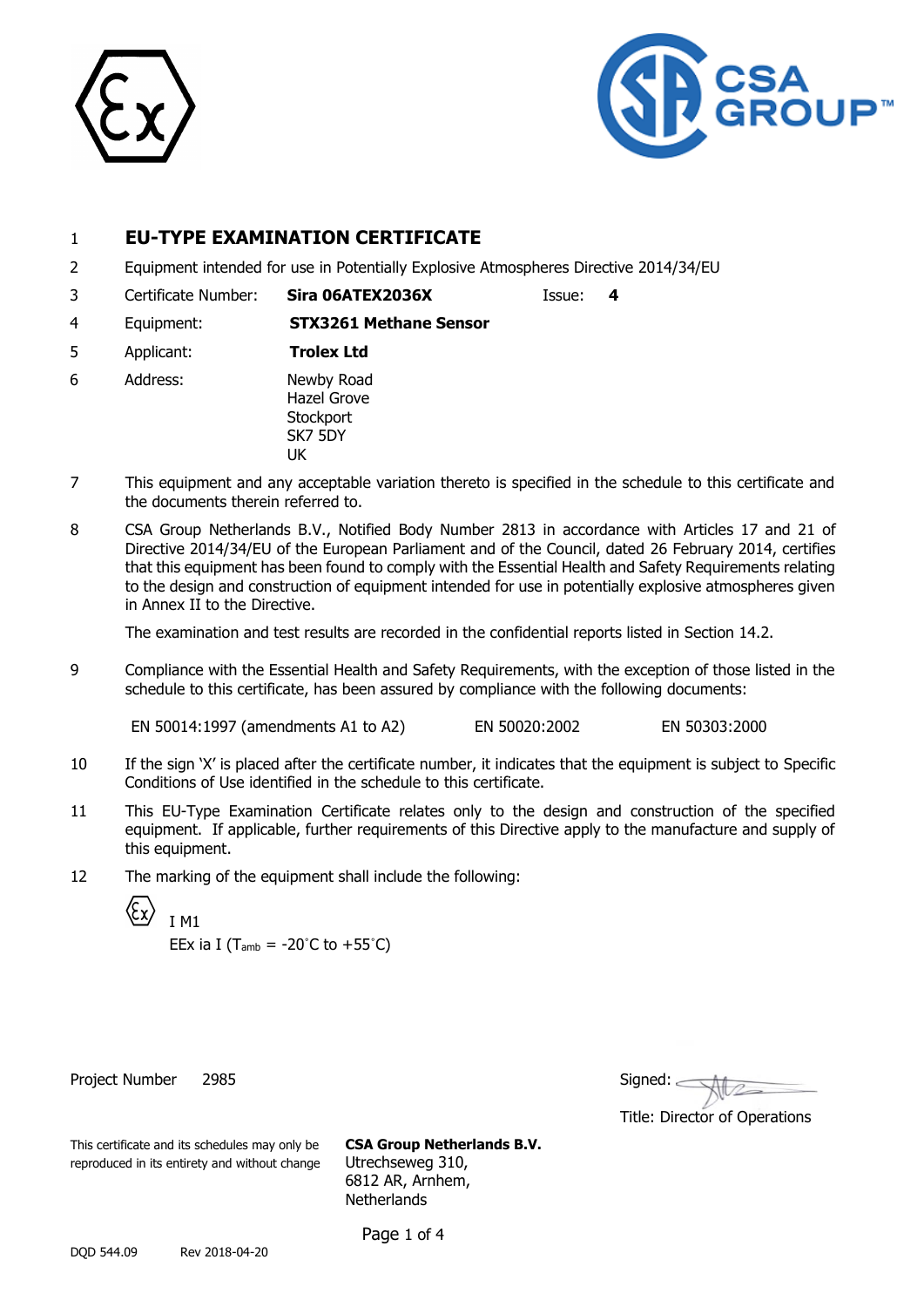



#### **SCHEDULE**

#### **EU-TYPE EXAMINATION CERTIFICATE Sira 06ATEX2036X**

**Issue 4**

#### 13 **DESCRIPTION OF EQUIPMENT**

The Methane Sensor is designed to measure methane concentration by means of a pellistor type sensing head and to electronically convert the measured methane concentration into an output signal that can be configured either as a 0 V to 2.0 V output signal or as a 4 to 20 mA output signal.

The unit consists of a controller PCB, an output PCB containing an encapsulated DC to DC converter and an optional LCD, all located in a plastic enclosure having an ingress protection rating of at least IP54. A window in the outer enclosure permits local viewing of the Methane concentration displayed on the optional LCD. A relay mounted on the controller PCB is programmed to disconnect the power to the catalytic sensor. The catalytic sensor is housed in a separate metallic enclosure that is externally attached to the main plastic enclosure. External electrical connections are made to screw type terminals mounted on the output PCB.

The STX3261 Methane Sensor has the following safety description:

| Connector pins 1 w.r.t. 2<br>(Power input) | Connector pins 4 w.r.t. 3<br>(0.4 to 2V signal output) | Connector pins 5 w.r.t. 3<br>(4-20mA signal output)         |
|--------------------------------------------|--------------------------------------------------------|-------------------------------------------------------------|
| $Ui = 15.4 V$                              | $U_0 = 6.51 V$                                         | $U_0 = 15.4 V$                                              |
| $I = 3.14 A$                               | $Io = 31.2 mA$                                         | $Io = 162.1 mA$                                             |
| $Li = 0$                                   | $Po = 21.5 mW$                                         | $Po = 62.5 mW$                                              |
| $Ci = 0$                                   | $Co = 1000 \mu F$                                      | $Co = 12.8 \,\mu F$                                         |
|                                            | $Ci = 0$                                               | Ci = $121nF/132.46 \,\mu F \textcircled{a} 6.51 \,\text{V}$ |
|                                            | $Lo = 0.5 H$                                           | $Lo = 17.7 \, mH$                                           |
|                                            | $Ui = 15.4 V$                                          | $Ui = 15.4 V$                                               |

This certificate does not cover any accessories to the methane sensor or its orporation into an intrinsically safe system.

**Variation 1:** This variation introduced the following changes:

- i. The name and address of the applicant was changed.
- ii. The input voltage (U<sub>i</sub>) at connector T1 w.r.t T2 and T4 w.r.t. T3 is now 14.4 V (previously 15.4 V).
- iii. The input fuse F1 is now 0.125 mA (was 250 mA).
- iv. The 2 V Pellister power supply (DC to DC converter) is now part of the output printed circuit board (pcb) and is now un-encapsulated.
- v. The DC to DC converter has been re-designed. The clamped output voltage to the pellister has remained 3.47 V (maximum). The inductor value L1 in the modified DC to DC converter is 12 μH (previously 470 μH).
- vi. The 5 V power rail is now clamped by ZD1 & ZD2 to 7.14 V (previously D2, D3 & D4 clamped to 6.51 V).
- vii. The output board now has two build options. It is built to give either an output of 0.4 V 2 V or 4 20 mA at terminal 4.
- viii. The circuit to the  $4 20$  mA output is now supplied from the 12 V rail (14.4 V = U<sub>i</sub>).
- ix. The relay, used to disconnect the power to the catalytic sensor, is no longer used.
- x. The output pcb is now made up using four layers.
- xi. Minor circuit modifications have also been made to the LCD board, these do not affect intrinsic safety assessment.

This certificate and its schedules may only be reproduced in its entirety and without change

**CSA Group Netherlands B.V.** Utrechseweg 310, 6812 AR, Arnhem Netherlands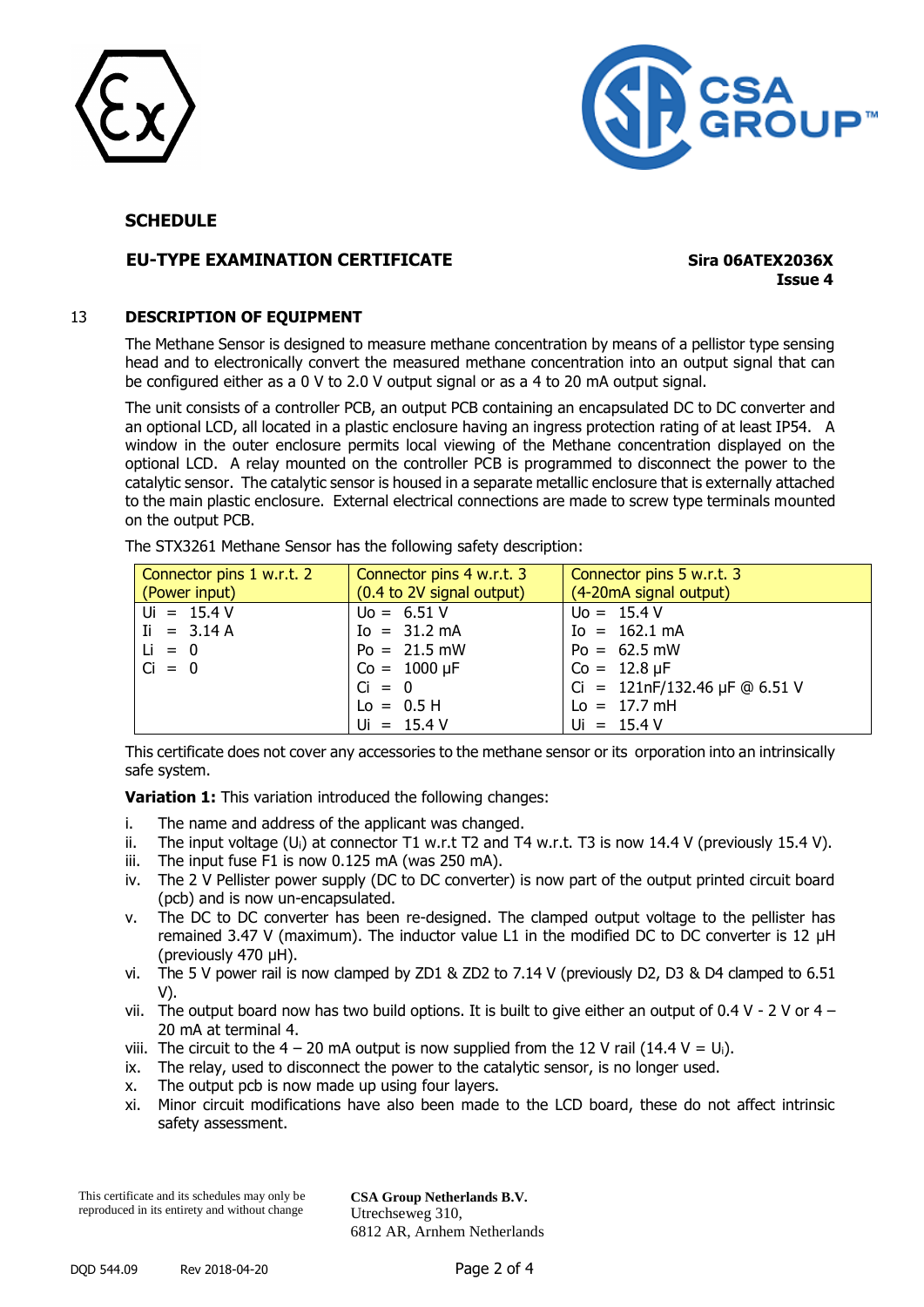



#### **SCHEDULE**

#### **EU-TYPE EXAMINATION CERTIFICATE Sira 06ATEX2036X**

# **Issue 4**

xii. The recognition of the new safety parameters listed below, when orporating the changes described in this variation:

| Connector pins T1 w.r.t. T2<br>(Power input) | Connector pins T4 w.r.t. T3<br>$(0.4 - 2 V)$ signal output) | Connector pins T4 w.r.t. T3<br>(4 - 20 mA signal output) |
|----------------------------------------------|-------------------------------------------------------------|----------------------------------------------------------|
| $Ui = 14.4 V$                                | $U_0 = 7.14 V$                                              | $Uo = 14.4 V$                                            |
| $I = 3.14 A$                                 | $Io = 12 mA$                                                | $I_0 = 276 \text{ mA}$                                   |
| $Li = 0$                                     | $Po = 22 mW$                                                | $Po = 1 W$                                               |
| $Ci = 0$                                     | $Ci = 0$                                                    | $Ci = 0$                                                 |
|                                              | $Li = 0$                                                    | $Li = 0$                                                 |
|                                              | $Co = 1000 \mu F$                                           | $Co = 17.9 \,\mu F$                                      |
|                                              | $Lo = 1H$                                                   | $Lo = 6.13$ mH                                           |
|                                              | $Ui = 14.4 V$                                               | $Ui = 14.4 V$                                            |

**Variation 1** - This variation introduced the following changes:

- i. The addition of interconnection details between the Head and the printed circuit board.
- ii. To permit the use of an alternative Head arrangement for the methane sensor.

#### 14 **DESCRIPTIVE DOCUMENTS**

#### 14.1 **Drawings**

Refer to Certificate Annexe.

#### 14.2 **Associated Sira Reports and Certificate History**

| <b>Issue</b>   | Date                 | Report no. | Comment                                                                                                                                                                                                                                                                                                                                                                                                                                                                                                                                                                                                                                                                                                           |
|----------------|----------------------|------------|-------------------------------------------------------------------------------------------------------------------------------------------------------------------------------------------------------------------------------------------------------------------------------------------------------------------------------------------------------------------------------------------------------------------------------------------------------------------------------------------------------------------------------------------------------------------------------------------------------------------------------------------------------------------------------------------------------------------|
| 0              | 17 February 2006     | R52F13818A | The release of prime certificate.                                                                                                                                                                                                                                                                                                                                                                                                                                                                                                                                                                                                                                                                                 |
|                | 6 June 2007          | R59A16388A | This Issue covers the following changes:<br>All previously issued certification was rationalised into a<br>single certificate, Issue 1. Issue 0 referenced above is<br>only intended to reflect the history of the previous<br>certification and has not been issued as a document in<br>this format.<br>The introduction of Variation 1.                                                                                                                                                                                                                                                                                                                                                                         |
| $\overline{2}$ | 4 September 2007     | R59A16388B | This issue recognised that report number R59A16388B<br>replaced R59A16388A.                                                                                                                                                                                                                                                                                                                                                                                                                                                                                                                                                                                                                                       |
| 3              | 7 April 2009         | R59A19227A | The introduction of Variation 2.                                                                                                                                                                                                                                                                                                                                                                                                                                                                                                                                                                                                                                                                                  |
| 4              | 31st October<br>2019 | 2985       | Transfer of certificate Sira 06ATEX2036X from Sira<br>Certification Service to CSA Group Netherlands B.V<br>EC Type-Examination Certificate in accordance with<br>94/9/EC updated to EU Type-Examination Certificate in<br>accordance with Directive 2014/34/EU. (In accordance with<br>Article 41 of Directive 2014/34/EU, EC Type-Examination Certificates<br>referring to 94/9/EC that were in existence prior to the date of<br>application of 2014/34/EU (20 April 2016) may be referenced as if<br>they were issued in accordance with Directive 2014/34/EU.<br>Variations to such EC Type-Examination Certificates may continue to<br>bear the original certificate number issued prior to 20 April 2016.) |

This certificate and its schedules may only be reproduced in its entirety and without change

**CSA Group Netherlands B.V.** Utrechseweg 310, 6812 AR, Arnhem Netherlands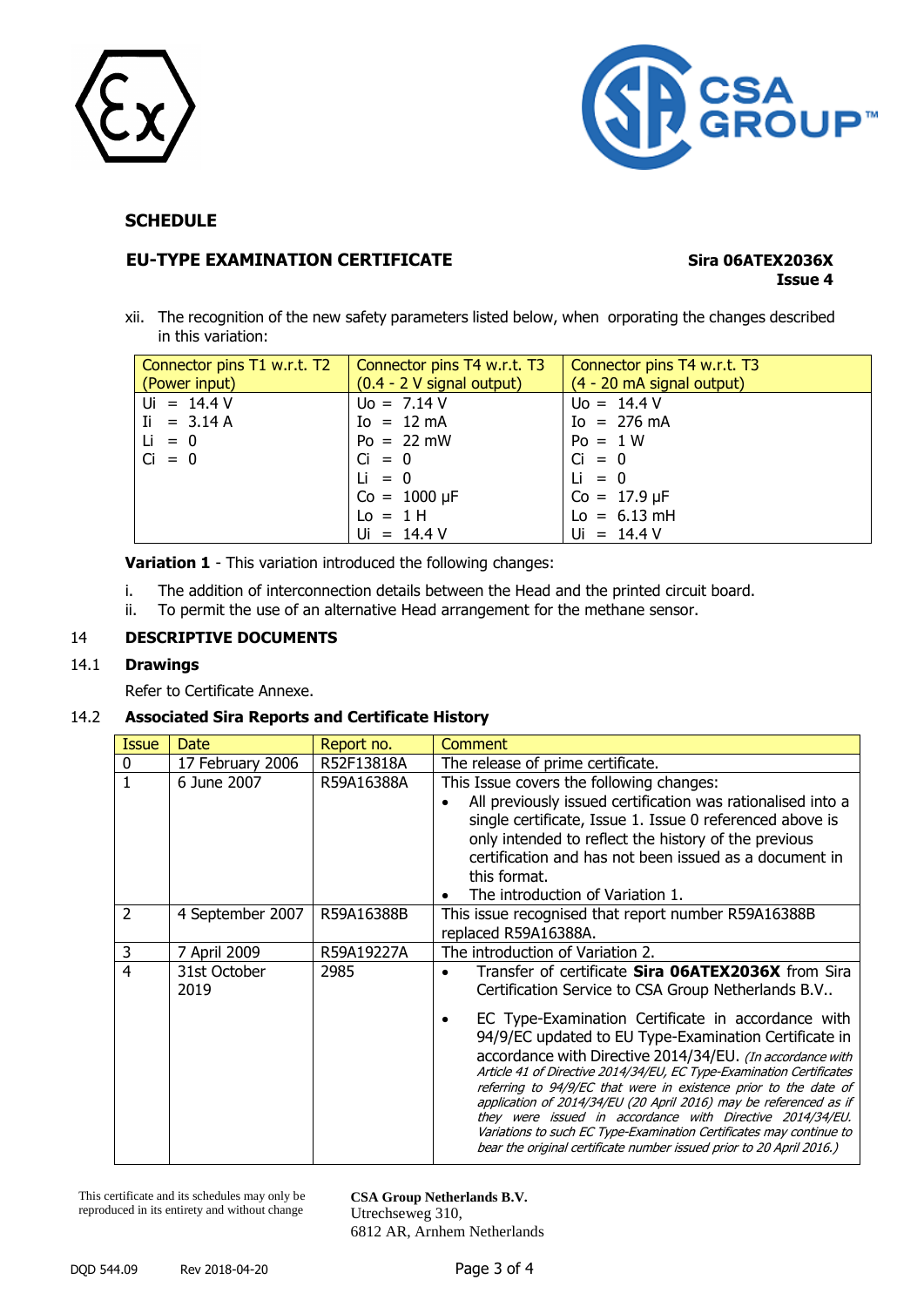



#### **SCHEDULE**

#### **EU-TYPE EXAMINATION CERTIFICATE Sira 06ATEX2036X**

**Issue 4**

- 15 **SPECIAL CONDITIONS FOR SAFE USE** (denoted by X after the certificate number)
- 15.1 The IP54 rating of the unit shall be maintained at all times.

#### 16 **ESSENTIAL HEALTH AND SAFETY REQUIREMENTS OF ANNEX II** (EHSRs)

The relevant EHSRs that are not addressed by the standards listed in this certificate have been identified and individually assessed in the reports listed in Section 14.2.

**CSA Group Netherlands B.V.** Utrechseweg 310, 6812 AR, Arnhem Netherlands